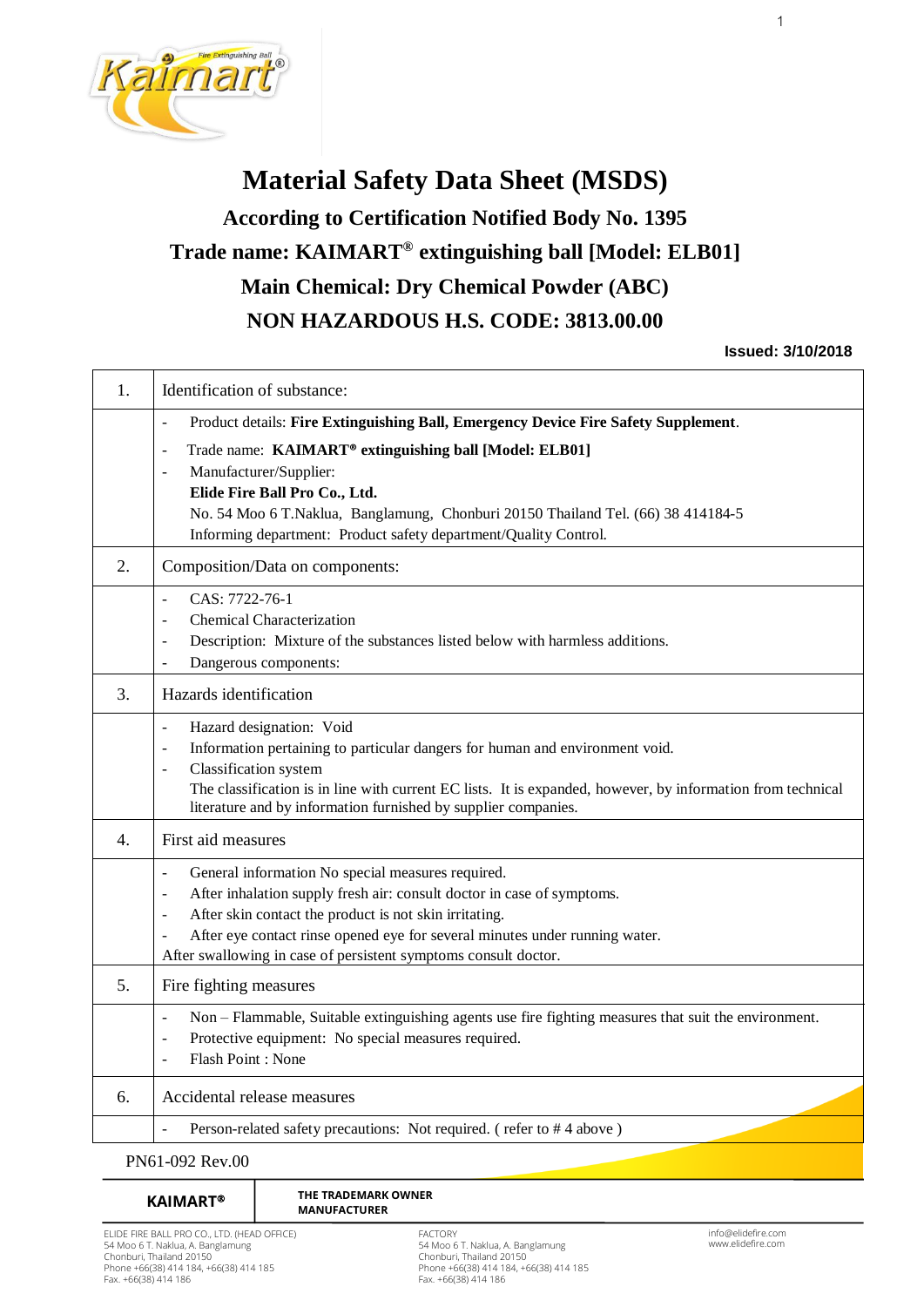

|    | Dispose According to Local Requirement.<br>Measures for environmental protection: No special measures required.<br>$\overline{\phantom{a}}$<br>Measures for cleaning/collecting: Collect mechanically.<br>$\qquad \qquad \blacksquare$                                                                                                                                                                                                                                                                                                                                                                                                                                                                                                                                                                                                                           |                                                                                 |  |  |  |  |
|----|------------------------------------------------------------------------------------------------------------------------------------------------------------------------------------------------------------------------------------------------------------------------------------------------------------------------------------------------------------------------------------------------------------------------------------------------------------------------------------------------------------------------------------------------------------------------------------------------------------------------------------------------------------------------------------------------------------------------------------------------------------------------------------------------------------------------------------------------------------------|---------------------------------------------------------------------------------|--|--|--|--|
|    | Additional information: No dangerous materials are released.<br>$\overline{\phantom{a}}$                                                                                                                                                                                                                                                                                                                                                                                                                                                                                                                                                                                                                                                                                                                                                                         |                                                                                 |  |  |  |  |
| 7. | Handling and storage                                                                                                                                                                                                                                                                                                                                                                                                                                                                                                                                                                                                                                                                                                                                                                                                                                             |                                                                                 |  |  |  |  |
|    | Handling<br>$\overline{\phantom{a}}$<br>Information for safe handling: No special measures required.<br>$\overline{\phantom{0}}$<br>Information about protection against defection and fires: No special measures required.<br>$\overline{\phantom{a}}$<br>Storage.<br>$\overline{\phantom{a}}$<br>Requirements to be met by storerooms and containers.<br>$\overline{\phantom{a}}$<br>Use only containers specifically permitted for this substance/product.<br>$\overline{\phantom{a}}$<br>Information about storage in one common storage facility: Not required.<br>$\overline{\phantom{a}}$<br>Further information about storage conditions: Store under dry conditions.<br>$\blacksquare$<br>Storage class<br>$\overline{\phantom{0}}$<br>Class according to regulation on inflammable liquids : Void<br>$\overline{\phantom{0}}$                          |                                                                                 |  |  |  |  |
| 8. | Exposure controls and personal protection                                                                                                                                                                                                                                                                                                                                                                                                                                                                                                                                                                                                                                                                                                                                                                                                                        |                                                                                 |  |  |  |  |
|    | Additional information about design of technical systems: No further data: see item 7<br>$\overline{\phantom{a}}$<br>Components with critical values that require monitoring at the workplace:<br>$\overline{\phantom{a}}$<br>7727-43-7 barium sulphate, natural (2.5-10%)<br>TLV $2$ mg/m $3$<br>Additional information: The lists that were valid during the compilation were used as basis.<br>$\overline{a}$<br>Personal protective equipment and hygienic measures<br>$\overline{\phantom{a}}$<br>General protective and hygienic measures<br>$\overline{\phantom{a}}$<br>The usual precautionary measures should be adhered to in handling the chemicals.<br>$\overline{\phantom{a}}$<br>Breathing equipment: Not required.<br>$\overline{\phantom{a}}$<br>Protection of hands: Not required.<br>$\overline{\phantom{a}}$<br>Eye protection: Not required. |                                                                                 |  |  |  |  |
| 9. | Physical and chemical properties and test results MDSS.                                                                                                                                                                                                                                                                                                                                                                                                                                                                                                                                                                                                                                                                                                                                                                                                          |                                                                                 |  |  |  |  |
|    | From:<br>Colour:<br>Smell:<br>Change in condition<br>Melting point/Melting range:                                                                                                                                                                                                                                                                                                                                                                                                                                                                                                                                                                                                                                                                                                                                                                                | Solid<br>According to product specification<br>Characteristic<br>Not determined |  |  |  |  |
|    | Boiling point/Boiling range:                                                                                                                                                                                                                                                                                                                                                                                                                                                                                                                                                                                                                                                                                                                                                                                                                                     | Not determined                                                                  |  |  |  |  |
|    | Flash point:                                                                                                                                                                                                                                                                                                                                                                                                                                                                                                                                                                                                                                                                                                                                                                                                                                                     | Not applicable                                                                  |  |  |  |  |
|    | Self-inflammability:                                                                                                                                                                                                                                                                                                                                                                                                                                                                                                                                                                                                                                                                                                                                                                                                                                             | Product is not self igniting                                                    |  |  |  |  |
|    | Danger of explosion:                                                                                                                                                                                                                                                                                                                                                                                                                                                                                                                                                                                                                                                                                                                                                                                                                                             | None                                                                            |  |  |  |  |
|    | Density in Miscibility with<br>Water:                                                                                                                                                                                                                                                                                                                                                                                                                                                                                                                                                                                                                                                                                                                                                                                                                            | Insoluble                                                                       |  |  |  |  |
|    | PN61-092 Rev 00                                                                                                                                                                                                                                                                                                                                                                                                                                                                                                                                                                                                                                                                                                                                                                                                                                                  |                                                                                 |  |  |  |  |

# PN61-092 Rev.00

֦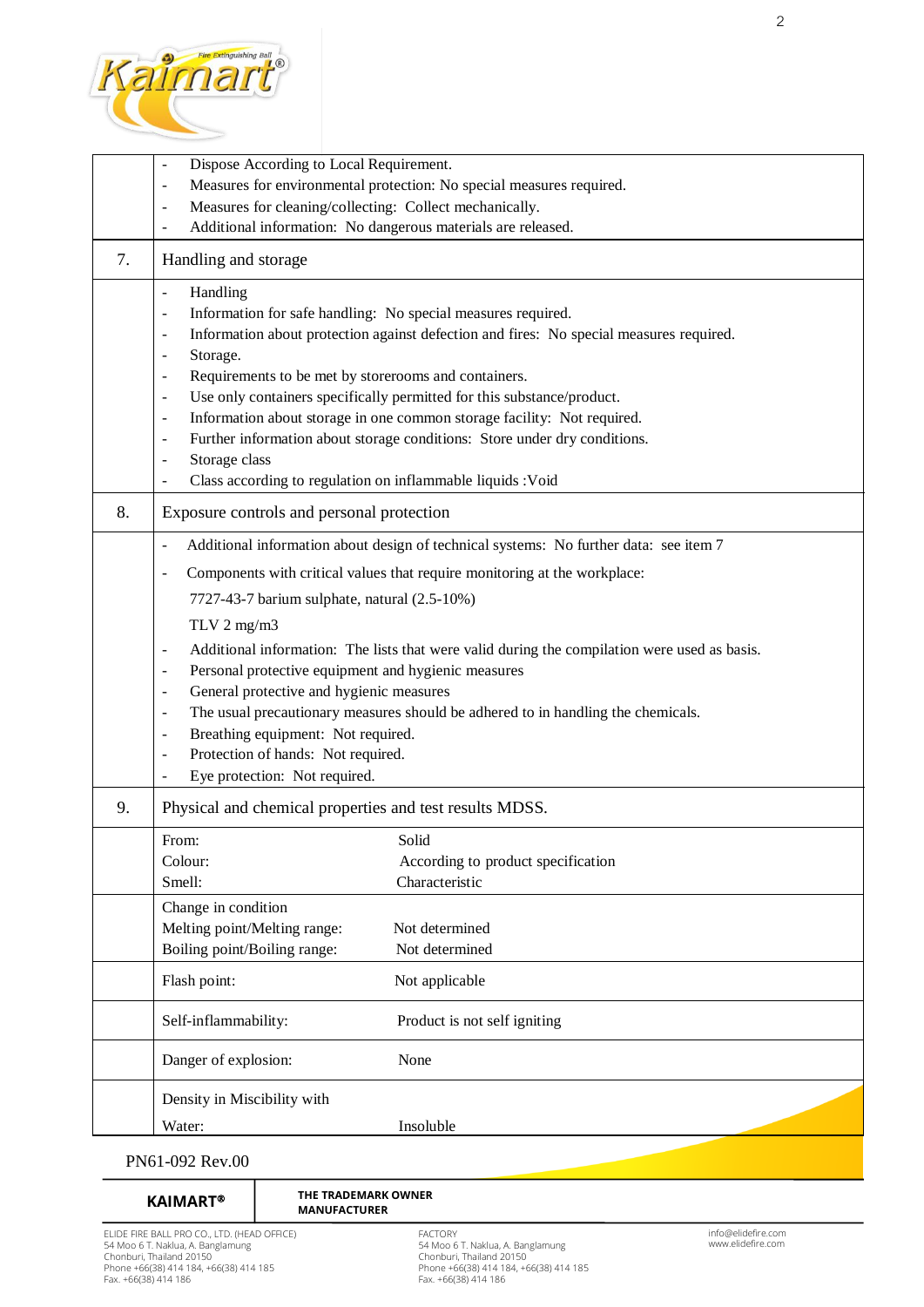

|     | Test Results / Shape of Ball                                                                                                                                                                                                      | Spherical in shape                                                                                 |  |  |  |  |
|-----|-----------------------------------------------------------------------------------------------------------------------------------------------------------------------------------------------------------------------------------|----------------------------------------------------------------------------------------------------|--|--|--|--|
|     | General Appearance                                                                                                                                                                                                                | No cracks, tears and leakage of the extinguishing agent                                            |  |  |  |  |
|     | Extinguishing agent contained inside                                                                                                                                                                                              | Dry chemical powder                                                                                |  |  |  |  |
|     | Fire extinguishing balls                                                                                                                                                                                                          | No agglomeration                                                                                   |  |  |  |  |
|     | Thermal resistance test                                                                                                                                                                                                           | No cracks, tears and leakage of the extinguishing agent                                            |  |  |  |  |
|     | Test of burst effect.                                                                                                                                                                                                             | Low pressure, dry chemical powder is diffused                                                      |  |  |  |  |
|     | Sound level test, dBA.                                                                                                                                                                                                            | 138.2                                                                                              |  |  |  |  |
|     | Test for resistance to compression                                                                                                                                                                                                | No cracks, tears and leakage of the extinguishing agent                                            |  |  |  |  |
|     | Drop test                                                                                                                                                                                                                         | No cracks, tears and leakage of the extinguishing agent                                            |  |  |  |  |
| 10. | Stability and reactivity                                                                                                                                                                                                          |                                                                                                    |  |  |  |  |
|     | Thermal decomposition/conditions to be avoided: at 853°C                                                                                                                                                                          |                                                                                                    |  |  |  |  |
|     | Dangerous reactions No dangerous reactions known                                                                                                                                                                                  |                                                                                                    |  |  |  |  |
|     |                                                                                                                                                                                                                                   | Dangerous products of compositions: No dangerous decomposition products known                      |  |  |  |  |
| 11. | Toxicological information                                                                                                                                                                                                         |                                                                                                    |  |  |  |  |
|     | Acute toxicity: None.                                                                                                                                                                                                             |                                                                                                    |  |  |  |  |
|     | Primary irritant effect:                                                                                                                                                                                                          |                                                                                                    |  |  |  |  |
|     | On the skin: No irritant effect.                                                                                                                                                                                                  |                                                                                                    |  |  |  |  |
|     | On the eye: No irritant effect.                                                                                                                                                                                                   |                                                                                                    |  |  |  |  |
|     | Sensitization: No sensitizing effects know.                                                                                                                                                                                       |                                                                                                    |  |  |  |  |
|     | Additional toxicological information:                                                                                                                                                                                             |                                                                                                    |  |  |  |  |
|     |                                                                                                                                                                                                                                   | The product is not subject to classification according to the calculation method of the General EC |  |  |  |  |
|     | Classification Guidelines for Preparations as issued in the latest version:                                                                                                                                                       |                                                                                                    |  |  |  |  |
|     |                                                                                                                                                                                                                                   |                                                                                                    |  |  |  |  |
|     | When used and handled according to specifications, the product does not have any Harmful effects according<br>to our experience and the information provided to us.                                                               |                                                                                                    |  |  |  |  |
| 12. | Ecological information:                                                                                                                                                                                                           |                                                                                                    |  |  |  |  |
|     | General notes: Generally not hazardous for water.                                                                                                                                                                                 |                                                                                                    |  |  |  |  |
| 13. | Disposal considerations                                                                                                                                                                                                           |                                                                                                    |  |  |  |  |
|     | Product:                                                                                                                                                                                                                          |                                                                                                    |  |  |  |  |
|     |                                                                                                                                                                                                                                   | Recommendation Contact waste processors for recycling information or bury into the ground          |  |  |  |  |
|     | Unclean packaging:                                                                                                                                                                                                                |                                                                                                    |  |  |  |  |
|     | Recommendation: Disposal must be made according to official regulations.                                                                                                                                                          |                                                                                                    |  |  |  |  |
| 14. | <b>Transport information</b>                                                                                                                                                                                                      |                                                                                                    |  |  |  |  |
|     | KAIMART <sup>®</sup> is an Automatic fire extinguishing product with dry chemical mono ammonium phosphate 99.89<br>percent. There is aluminum, chlorine, potassium are mixed as pyrotechnic with 0.11 percent components in the   |                                                                                                    |  |  |  |  |
|     | KAIMART®; It is covered by extinguishing chemical for safety reason. The functions of KAIMART®, when<br>the fires occur KAIMART® will burst and automatically extinguish the fire. These will make transportation<br>more safety. |                                                                                                    |  |  |  |  |
|     | : Not Restricted.<br>Road (CDGRR)                                                                                                                                                                                                 |                                                                                                    |  |  |  |  |
|     | : Not Restricted.<br>(IATA)<br>Air                                                                                                                                                                                                |                                                                                                    |  |  |  |  |
|     | Sea<br>(IMDG)<br>: Not Restricted.                                                                                                                                                                                                |                                                                                                    |  |  |  |  |
|     | PN61-092 Rev.00                                                                                                                                                                                                                   |                                                                                                    |  |  |  |  |

**KAIMART<sup>®</sup>** THE TRADEMARK<br>
MANUFACTURER

FACTORY 54 Moo 6 T. Naklua, A. Banglamung Chonburi, Thailand 20150 Phone +66(38) 414 184, +66(38) 414 185 Fax. +66(38) 414 186

**THE TRADEMARK OWNER**